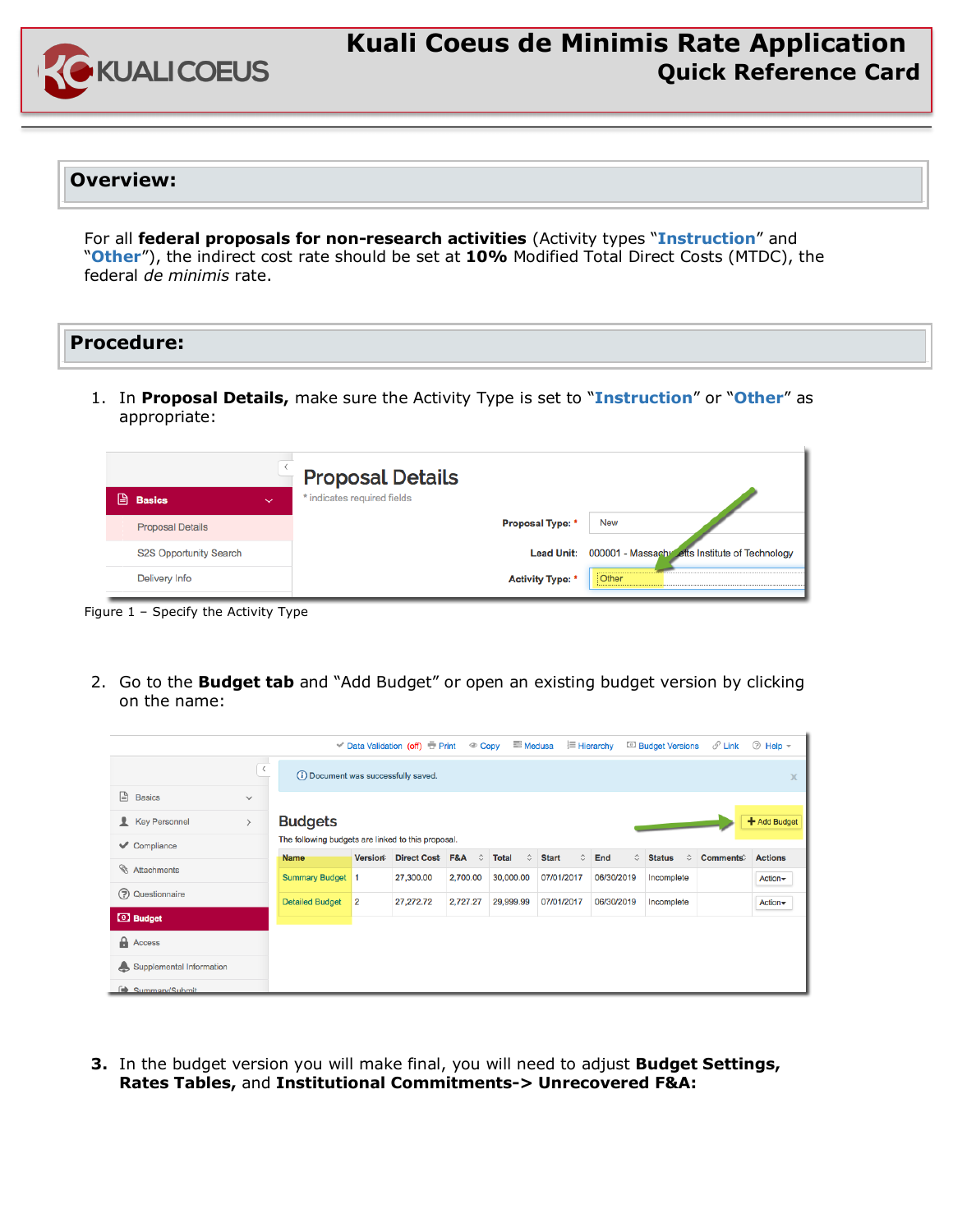| Marked For Submission: No<br>Proposal #33332 > Budget #1<br>Created: 07/21/2016<br><b>Budget #1: Summary Budget</b><br>Proposal: $\#33332$<br>more |               |            |                                   |                    |                              |                         |                                         |                               |                                        |                          |                    |
|----------------------------------------------------------------------------------------------------------------------------------------------------|---------------|------------|-----------------------------------|--------------------|------------------------------|-------------------------|-----------------------------------------|-------------------------------|----------------------------------------|--------------------------|--------------------|
|                                                                                                                                                    |               |            |                                   |                    |                              |                         | Data Validation (off) C Budget Settings | <sup>®</sup> Summary          | <sup>1</sup> Budget Versions           |                          | telp –             |
|                                                                                                                                                    | $\langle$     | 177397     |                                   |                    |                              |                         |                                         |                               |                                        |                          |                    |
| « Return to proposal                                                                                                                               |               |            | <b>Periods &amp; Totals</b>       |                    |                              |                         |                                         | Recalculate with changes      |                                        | Reset to period defaults |                    |
| <b>F</b> Periods & Totals                                                                                                                          |               |            |                                   |                    |                              |                         |                                         |                               |                                        |                          | <b>Direct</b>      |
| <b>三</b> Rates                                                                                                                                     |               | Date *     | Period Start Period End<br>Date * | ≎<br><b>Months</b> | <b>Total Sponsor</b><br>Cost | ≎<br><b>Direct Cost</b> | ≎<br><b>F&amp;A Cost</b>                | Unrecovered<br><b>F&amp;A</b> | $\hat{C}$<br><b>Cost Sharing Limit</b> | $Cost$ $\hat{C}$         | Cost<br>≎<br>Limit |
| <b>Personnel Costs</b>                                                                                                                             | $\rightarrow$ | 07/01/2017 | 06/30/2019                        | 24.0               | 30,000.00                    | 27,300.00               | 2,700.00                                | 15,556.00                     | 62,015.00                              | 0.00                     | 0.00               |
| <b>E</b> Non-Personnel Costs                                                                                                                       |               |            |                                   | Total:             | Total:                       | Total:                  | Total:                                  | Total:                        | <b>Total:</b>                          | Total:                   |                    |
| $\triangle$ Single Point Entry                                                                                                                     |               |            |                                   | 24.00              | 30,000,00                    | 27,300.00               | 2,700.00                                | 15,556.00                     | 62.015.00                              | 0.00                     |                    |
| Subawards                                                                                                                                          |               |            |                                   |                    |                              |                         |                                         |                               |                                        |                          |                    |
| <b>Institutional Commitments</b><br>Д                                                                                                              |               |            |                                   |                    |                              |                         |                                         |                               |                                        |                          |                    |
| <b>Cost Sharing</b>                                                                                                                                |               |            |                                   |                    |                              |                         |                                         |                               |                                        |                          |                    |
| Unrecovered F & A                                                                                                                                  |               |            |                                   |                    |                              |                         |                                         |                               |                                        |                          |                    |

- **4. Budget Settings:** Make sure these settings are in place:
	- a. "Unrecovered F&A Rate type" to **Fund with Transaction Fee** (FUNSN)
	- b. "F&A Rate type" to **MTDC**

| <b>Budget Settings</b>                |                                                           |
|---------------------------------------|-----------------------------------------------------------|
| <b>Project Start Date</b>             | 07/01/2017                                                |
| <b>Project End Date</b>               | 06/30/2019                                                |
| <b>Total Direct Cost</b><br>Limit     | 0.00                                                      |
| <b>Budget Status</b>                  | Incomplete                                                |
| <b>On/Off Campus</b>                  | $\ddot{\phantom{1}}$<br><b>Default</b>                    |
| <b>Residual Funds</b>                 | 0.00                                                      |
| <b>Total Cost Limit</b>               | 0.00                                                      |
| Unrecovered F & A<br><b>Rate Type</b> | Fund with Transaction Fee (FUNSN)<br>$\blacktriangledown$ |
| <b>F&amp;A Rate Type</b>              | <b>MTDC</b><br>$\blacktriangledown$                       |
| <b>Comments</b>                       |                                                           |
| <b>Modular Budget:</b>                | n                                                         |
| <b>Submit Cost</b><br><b>Sharing:</b> | $\overline{\mathbf{z}}$                                   |
|                                       | <b>Apply Changes</b><br>Close                             |

5. In the **Rates table**, set the MTDC rates to **10%**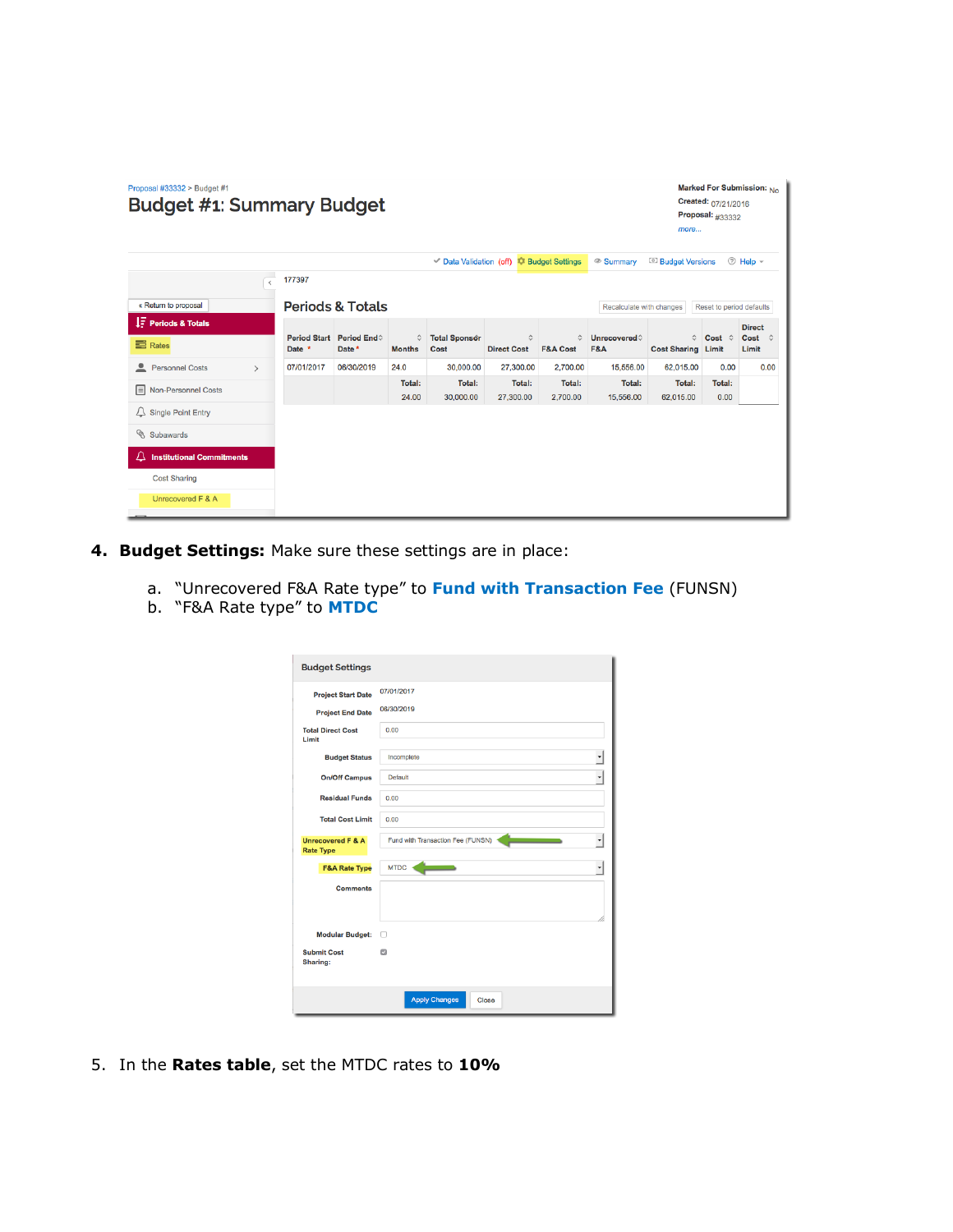| <b>Rates</b>                                                                                                                             |                       |                         |                        |                                     | <b>Refresh All Rates</b>      | <b>Sync All</b>         |  |  |
|------------------------------------------------------------------------------------------------------------------------------------------|-----------------------|-------------------------|------------------------|-------------------------------------|-------------------------------|-------------------------|--|--|
| Verify the default rates set by your institution. You can override them if necessary by clicking the edit icon to the right of each row. |                       |                         |                        |                                     |                               |                         |  |  |
| Other F & A<br><b>Fringe Benefits</b>                                                                                                    | Inflation<br>Vacation | Other                   |                        |                                     |                               |                         |  |  |
| Other F & A                                                                                                                              |                       |                         |                        | Sync to Current Institutional Rates |                               | <b>Reset to Default</b> |  |  |
| ≎<br><b>Description</b>                                                                                                                  | <b>On Campus</b><br>≎ | <b>Fiscal Year</b><br>≎ | <b>Start Date</b><br>≎ | <b>Institute Rate</b>               | ≎<br><b>Applicable Rate *</b> |                         |  |  |
| <b>Fund with Transaction Fee (FUNSN)</b>                                                                                                 |                       |                         |                        |                                     |                               |                         |  |  |
| <b>Salaries</b>                                                                                                                          | <b>No</b>             | 2017                    | 07/01/2016             | 6.00                                | 6.00<br>.                     |                         |  |  |
| <b>Salaries</b>                                                                                                                          | Yes                   | 2017                    | 07/01/2016             | 54.70                               | 54.70<br>.                    |                         |  |  |
| <b>Materials and Services</b>                                                                                                            | <b>No</b>             | 2011                    | 07/01/2010             | 10.00                               | 10.00                         |                         |  |  |
| <b>Materials and Services</b>                                                                                                            | Yes                   | 2011                    | 07/01/2010             | 10.00                               | 10.00<br>.                    |                         |  |  |
| <b>Faculty and Student Salaries</b>                                                                                                      | No                    | 2008                    | 07/01/2007             | 0.00                                | 0.00<br>.                     |                         |  |  |
| <b>Faculty and Student Salaries</b>                                                                                                      | Yes                   | 2008<br>07/01/2007      |                        | 0.00                                | 0.00<br>.                     |                         |  |  |
| <b>MTDC</b>                                                                                                                              |                       |                         |                        |                                     |                               |                         |  |  |
| <b>MTDC</b>                                                                                                                              | No                    | 2017                    | 07/01/2016             | 6.00                                | 10.00                         |                         |  |  |
| <b>MTDC</b>                                                                                                                              | Yes                   | 2017                    | 07/01/2016             | 54.70                               | 10.00                         |                         |  |  |

**6.** In **Institutional Commitments > Unrecovered F&A,** you will need to enter the amount of unrecovered F&A for each year as a separate line. **Do not do this until the budget is ready to complete.**

Go to the **Periods and Totals** tab, and note how much underrecovery there is for each budget period:

| <b>Periods &amp; Totals</b>   | Recalculate with changes |               | Reset to periol                   |                    |                     |                                                             |                                            |                              |                                    |  |
|-------------------------------|--------------------------|---------------|-----------------------------------|--------------------|---------------------|-------------------------------------------------------------|--------------------------------------------|------------------------------|------------------------------------|--|
| + Add Budget Period           |                          |               |                                   |                    |                     |                                                             |                                            |                              |                                    |  |
| <b>Period Start</b><br>Date * | <b>Period End Date</b>   | <b>Months</b> | <b>Total Sponsor</b><br>≎<br>Cost | <b>Direct Cost</b> | <b>F&amp;A Cost</b> | <b>Unrecovered</b><br>$\lambda$<br>$\sim$<br><b>F&amp;A</b> | $\lambda$<br>$\sim$<br><b>Cost Sharing</b> | Cost<br>ᄉ<br>$\sim$<br>Limit | <b>Direct</b><br><b>Cost Limit</b> |  |
| 07/01/2017                    | 06/30/2019               | 24.0          | 30,000.00                         | 27,300.00          | 2,700.00            | 15,556.00                                                   | 62,015.00                                  | 0.00                         | 0.00                               |  |
|                               |                          | Total:        | Total:                            | Total:             | Total:              | Total:                                                      | Total:                                     | Total:                       | Total:                             |  |
|                               |                          | 24.00         | 30,000.00                         | 27,300.00          | 2,700.00            | 15,556,00                                                   | 62,015.00                                  | 0.00                         | 0.00                               |  |

## **7.** Then go to **Institutional Commitments > Unrecovered F&A**

- a. Enter amount of Unrecovered F&A for each year on a separate line
- b. Enter **10%** as the Applicable Rate
- c. List the funding source as "0000001"
- d. Delete any empty lines